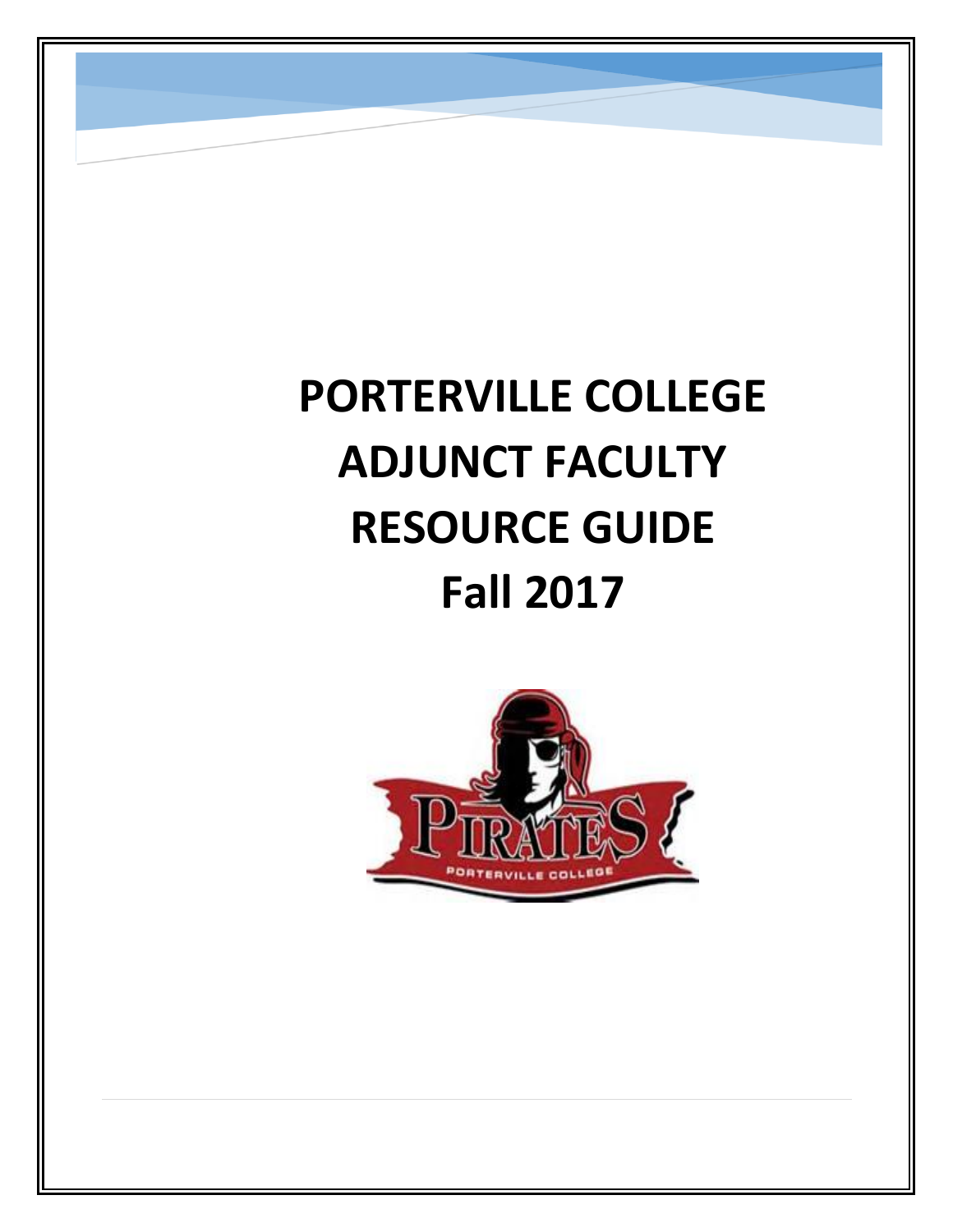# Table of Contents

| <b>Section 1:</b> | <b>About Porterville College</b> |     |
|-------------------|----------------------------------|-----|
| <b>Section 2:</b> | <b>Professional Expectations</b> |     |
|                   | <b>General Expectations</b>      |     |
|                   | Academic Freedom                 |     |
|                   | <b>Student Learning Outcomes</b> |     |
|                   | Syllabus                         | - 6 |
|                   | <b>Class Roster</b>              | 8   |
|                   | <b>Class Cancellation</b>        | 10  |
|                   | <b>Record Keeping</b>            | 10  |
|                   | Grades                           | 11  |
|                   | <b>Class Breaks</b>              | 12  |
|                   | <b>Guest Speakers</b>            | 12  |
|                   | Absences                         | 13  |
|                   | Final Exam Schedule              | 13  |
|                   | <b>Textbooks</b>                 | 13  |
|                   | <b>Additional Resources</b>      | -13 |
| <b>Section 3:</b> | <b>Student Resources</b>         |     |
| <b>Section 4:</b> | Personnel                        |     |
|                   | Evaluation                       | 15  |
|                   | Compensation                     | 15  |
|                   | <b>ID Number</b>                 | 16  |
|                   | <b>Parking Permit</b>            | 16  |
|                   |                                  |     |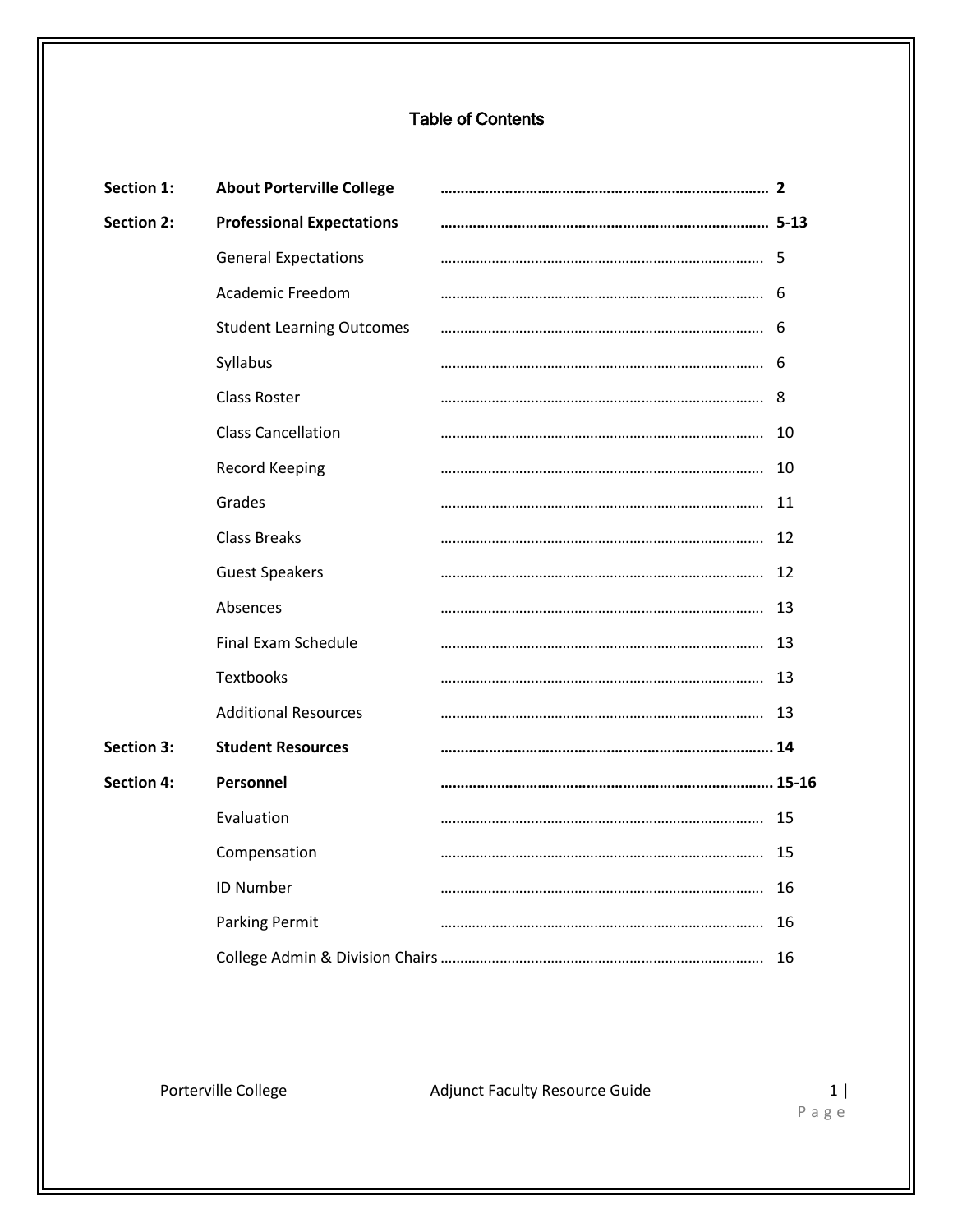# Section 1 – About Porterville College

Porterville College was established in 1927 as a part of the Porterville Union High School and College District and has been a unit of the Kern Community College District since July 1, 1967.

# Porterville College Mission

With students as our focus, Porterville College provides our local and diverse communities an excellent educational experience that fosters intellectual curiosity and growth, lifelong learning, and prepares our students for personal and academic success.

In support of our values and philosophy, Porterville College will:

- Provide quality academic programs to all students who are capable of benefiting from community college instruction.
- Provide comprehensive support services to help students achieve their personal, vocational and academic potential.
- Prepare students for transfer and success at four-year institutions.
- Provide courses and training to prepare students for employment or to enhance skills within their current careers.
- Provide developmental education to students who need to enhance their knowledge and understanding of basic skills.
- Recognize student achievement through awarding degrees, certificates, grants, and scholarships.

#### Porterville College Values

Porterville College's core values define the character of the institution and are active ingredients in all that the College does. Through our commitment to these values the College can better serve and be more responsive to its students, staff, and community:

- Collaboration working together to encourage input and dialogue in a collegial and cooperative manner.
- Respect treating each other with respect, trust, and dignity.
- Innovation nurturing and supporting exploration of new ideas, programs, and services to enhance our service to the community.
- Accountability continuously assessing where we are as a College and to assume responsibility for all that we do.
- Participation fostering and encouraging the involvement of staff and students in campus activities and the various aspects of the College decision-making process.

# Porterville College Institutional Goals

- 1. Provide quality instruction and programs
- 2. Provide quality student support services and programs
- 3. Foster a positive and supportive learning environment
- 4. Foster a positive and efficient institutional, fiscal, and personnel process
- 5. Develop and promote community partnerships and linkages
- 6. Develop and promote positive campus and district-wide working relationships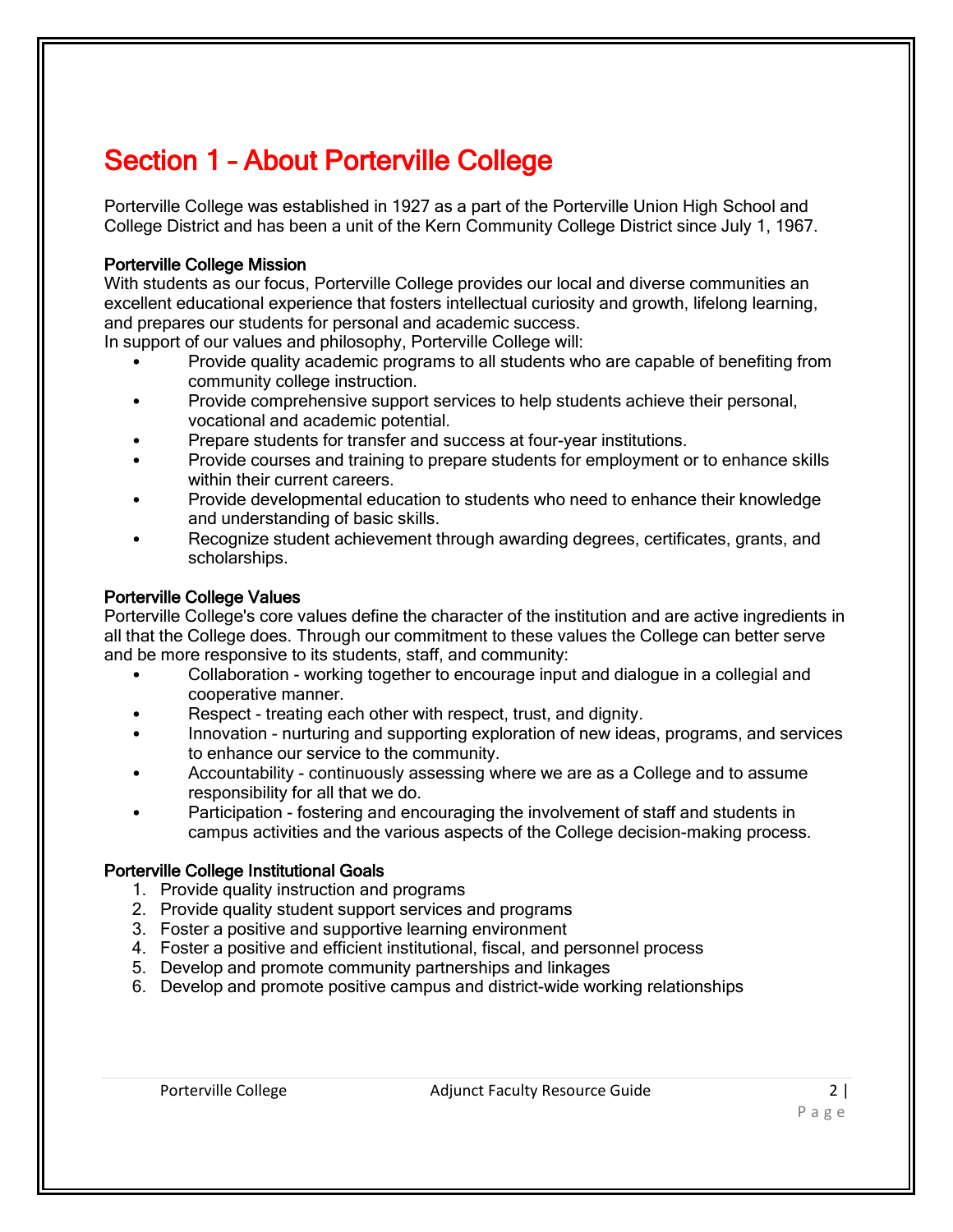| Founded in 1927 Dr. Rosa Carlson    |             |                          | <b>Fast Facts 2015</b><br><b>Porterville College</b>                |                   |                     |                         |            |                                                                                        |
|-------------------------------------|-------------|--------------------------|---------------------------------------------------------------------|-------------------|---------------------|-------------------------|------------|----------------------------------------------------------------------------------------|
|                                     |             |                          |                                                                     |                   |                     |                         |            |                                                                                        |
| President (559) 791-2315            |             |                          |                                                                     |                   |                     |                         |            |                                                                                        |
|                                     |             |                          | <b>Enrollment Related Trends</b><br>Fall 2013 Fall 2014 Fall 2015   |                   |                     |                         |            |                                                                                        |
|                                     |             |                          | Student Headcount                                                   |                   | 3,906               | 3,853                   | 4,134      |                                                                                        |
|                                     |             |                          | <b>Enrollments at Census</b>                                        |                   | 11,278              | 11,121                  | 11,512     |                                                                                        |
|                                     |             |                          | Sections Offered 382                                                |                   | 402                 | 401                     |            |                                                                                        |
| <b>2014-15 Student Demographics</b> |             |                          | <b>FTES</b> (FT Equivalent Students)                                |                   |                     | 1,453                   | 1,424      | 1,447                                                                                  |
|                                     |             |                          | Productivity (FTES/FTEF)                                            |                   | 16.2                | 15.2                    | 15.6       |                                                                                        |
| Gender                              |             | <b>On-line FTES</b>      |                                                                     | 84                | 90                  | 96                      |            |                                                                                        |
| Female 60.5%                        |             |                          |                                                                     |                   |                     |                         |            |                                                                                        |
| Male<br>39.4%                       |             | <b>Student Awards</b>    |                                                                     |                   |                     |                         |            |                                                                                        |
|                                     |             |                          | 2012-13 2013-14 2014-15                                             |                   |                     |                         |            |                                                                                        |
| Not Reported<br>0.1%                |             | Degrees: AA/AS           |                                                                     | 271               | 301                 | 315                     |            |                                                                                        |
|                                     |             | AA-T/AS-T                | <b>Certificates:</b> Achievement                                    | 9                 | 27<br>113           | 55<br>75                | 98         |                                                                                        |
| Age                                 |             | Uob Skills 30            |                                                                     |                   |                     |                         |            |                                                                                        |
| 19 or Younger 27.7%                 |             |                          | Top Three Awards, 2014-15                                           |                   |                     |                         |            |                                                                                        |
| 20-24 37.4%                         |             |                          | AA/ AS/ AA-T/ AS-T                                                  |                   | <b>Certificates</b> |                         |            |                                                                                        |
| $25 - 29$<br>13.7%                  |             |                          |                                                                     |                   |                     |                         |            | Social Science Communication Studies Liberal Arts/Sciences (all )Industrial Technology |
| 12.5%<br>30-39                      |             |                          | Biological & Physical Science Administration of Justice             |                   |                     |                         |            |                                                                                        |
| 40-49 5.9%                          |             |                          |                                                                     |                   |                     |                         |            |                                                                                        |
| 50 or Older<br>2.9%                 |             | <b>Student Transfers</b> |                                                                     |                   |                     |                         |            |                                                                                        |
|                                     |             |                          | 2012-13 2013-14 2014-15                                             |                   |                     |                         |            |                                                                                        |
|                                     |             | UC                       | 13                                                                  | 16                | 13                  |                         |            |                                                                                        |
| <b>Ethnicity</b>                    |             | CSU                      | 108                                                                 | 128               | 141                 |                         |            |                                                                                        |
| African American                    | 1.7%        | Total                    | 121                                                                 | 144               | 154                 |                         |            |                                                                                        |
| American Indian                     | 0.8%        |                          | Top Three Transfer Colleges, 2014-15 UC<br>UC Davis CSU Bakersfield |                   |                     |                         | <b>CSU</b> |                                                                                        |
| Asian 3.7%                          |             | <b>UC Merced</b>         |                                                                     | <b>CSU Fresno</b> |                     |                         |            |                                                                                        |
| 73.6%<br><b>Hispanic</b>            |             | UC Santa Cruz            |                                                                     | CSU Northridge    |                     |                         |            |                                                                                        |
| White 18.3%                         |             |                          |                                                                     |                   |                     |                         |            |                                                                                        |
| <b>Two or More Races</b>            | 1.9%        |                          | Rate of Successful Course Completion (Grades of C or Better)        |                   |                     |                         |            |                                                                                        |
|                                     |             | <b>Course Type</b>       |                                                                     |                   |                     | 2012-13 2013-14 2014-15 |            |                                                                                        |
| Not Reported 0.2%                   |             | <b>Basic Skills</b>      |                                                                     | 65.2%             | 64.3%               | 61.8%                   |            |                                                                                        |
|                                     |             | Vocational               |                                                                     | 75.6%             | 76.2%               | 74.4%                   |            |                                                                                        |
| <b>Fall 2015 Employees</b>          |             | Transfer 69.3%           |                                                                     | 70.8%             | 72.0%               |                         |            |                                                                                        |
|                                     |             | On-line 57.0%            |                                                                     | 57.3%             | 60.1%               |                         |            |                                                                                        |
| <b>Headcount</b><br><b>Type</b>     | % of All    | <b>All Courses</b>       |                                                                     | 69.0%             | 69.7%               | 69.8%                   |            |                                                                                        |
|                                     | 61<br>26.8% |                          |                                                                     |                   |                     |                         |            |                                                                                        |
| <b>Full-time Faculty</b>            |             |                          |                                                                     |                   |                     |                         |            |                                                                                        |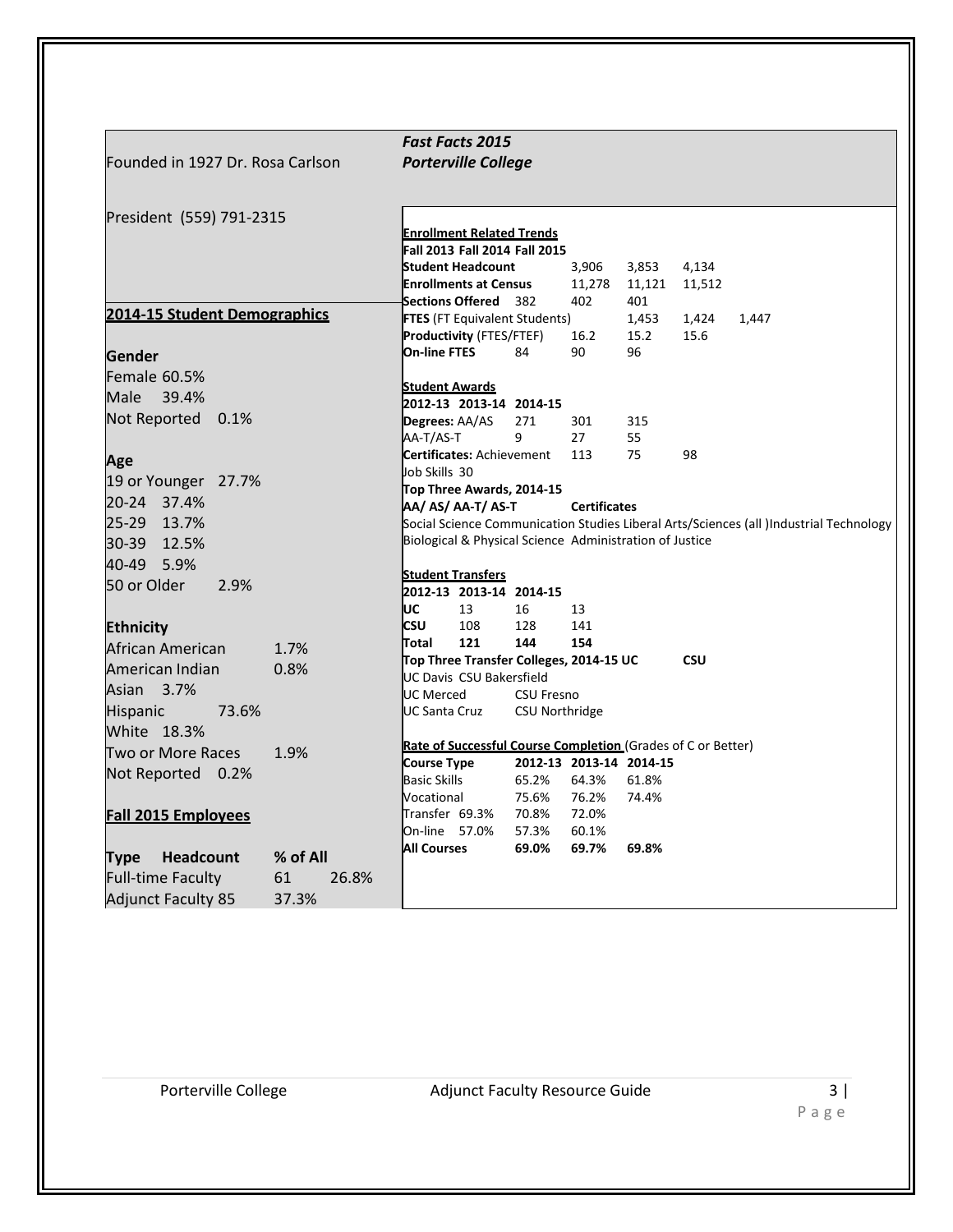#### **2014-15 Student Financial Aid**

|                            |               |             |                        | Pct of           | <b>FTES - Target and Actual</b> |                                | 2013-14 | 2014-15 |
|----------------------------|---------------|-------------|------------------------|------------------|---------------------------------|--------------------------------|---------|---------|
| <b>Undupl Award</b>        |               |             |                        | <b>Students</b>  | <b>FTES Target</b>              | 3,072                          |         | 3,214   |
| <b>Students</b>            | <b>Amount</b> |             |                        | <b>Receiving</b> | <b>Actual FTES</b>              | 3,049                          |         | 2,939   |
| Grants (Fed & ST)          |               |             | 2,564 \$9,618,260 Aid  |                  | Target vs. Actual               | $-23$                          |         | $-275$  |
| <b>Fee Waivers</b>         | 3,905         | \$3,080,592 |                        | 48.7%            |                                 |                                |         |         |
| Workstudy                  | 52            | \$125,390   |                        | 74.1%            |                                 | PC 2015-16 General Fund Budget |         |         |
| Loans to Students          |               |             | 0                      | $$0, 1.0\%$      | Unrestricted                    | \$22,605,776                   |         |         |
| <b>Total Financial Aid</b> |               |             | 3,934 \$12,824,2420.0% |                  | Restricted                      | \$4,715,348                    |         |         |
|                            |               |             |                        | 74.6%            |                                 |                                |         |         |

# The Adjunct Faculty Resource Guide: Overview & Purpose

The purpose of the Adjunct Faculty Handbook is to serve as a guide on several administrative & instructional processes involved with teaching. These elements include: record keeping, entering/submitting grades, student drops/withdrawals, faculty evaluation, course outlines, class syllabus, parking, etc. The handbook is meant to assist you as the instructor in your work at Porterville College. THANK YOU for your willingness to teach at Porterville College and your service to the students.

# Additional Resources – The "InsidePC" Portal

In addition to this handbook there are also additional resources. These resources are found on the portal "InsidePC". There are many resources on the "InsidePC" portal, specifically under the employee and faculty tabs. (Porterville College email account and password are needed to access the InsidePC portal)

- Go to the PC Homepage www.portervillecollege.edu
- Click on InsidePC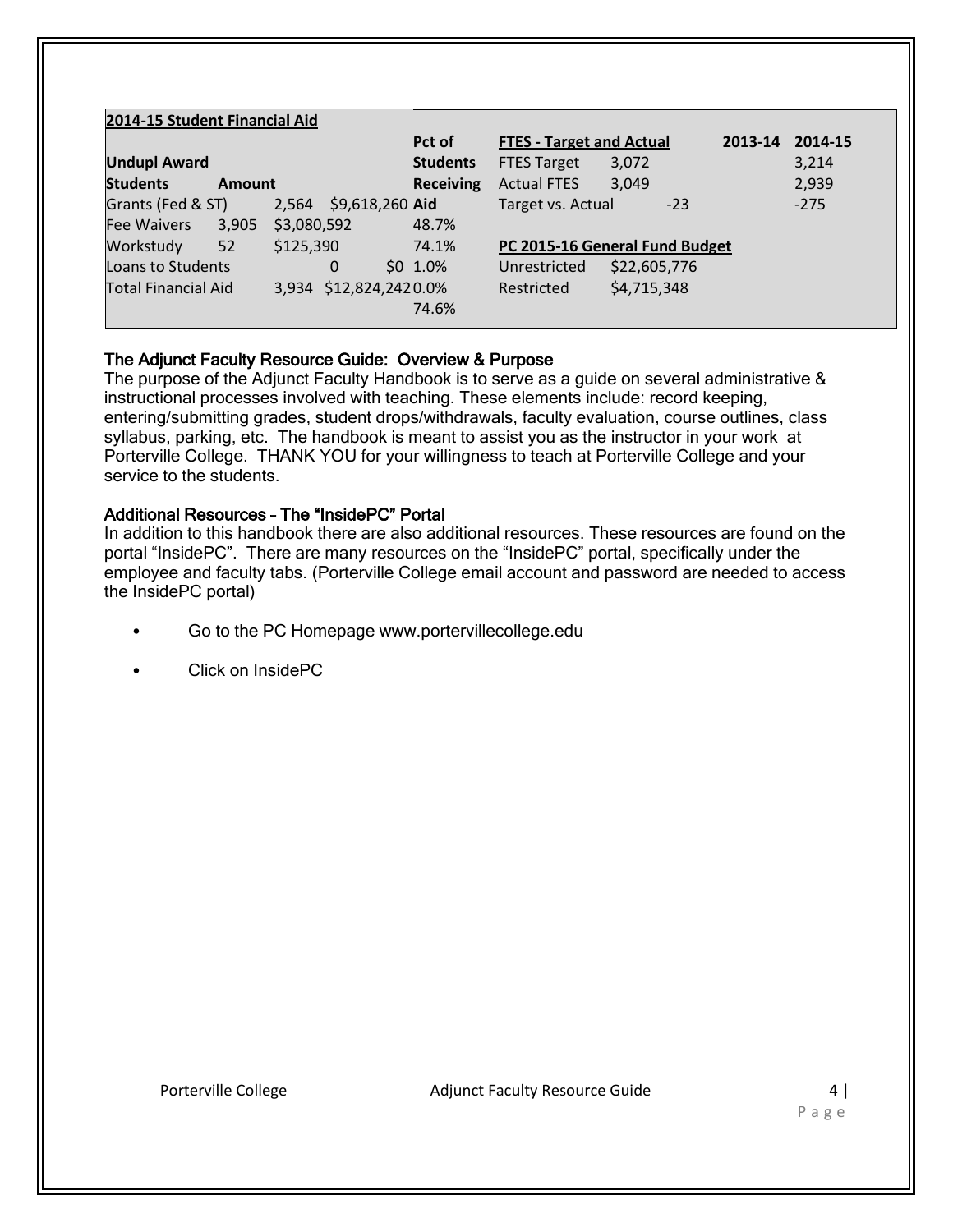# Section 2 – Professional Expectations

# General Expectations

Thank you again for agreeing to teach at Porterville College. We value your time and commitment to our students. According to the Collective Bargaining Agreement, the general expectations include in part the following:

- 1. Provide instructional and/or non-instructional services specified by the faculty member's contract and/or staff assignment sheet.
- 2. Maintain currency in subject matter and/or service area.
- 3. Instruct courses in a manner consistent with curriculum committee approved course outlines. Provide non-instructional services in a manner consistent with approved position description.
- 4. Provide current course orientation materials to each student on the first day of class, and discuss orally the course content. These materials will minimally include the following: approximate dates of outside activities; an approximate weekly assignment plan; an approximate examination schedule; grading criteria; contact information; availability of accommodations and policies for students with disabilities; and general rules that will affect student grades (such as, drop/add deadlines, withdrawal deadlines, tardiness, student class participation). A copy of the orientation materials shall be provided to the supervising administrator upon request.
- 5. Secure written permission to print copyrighted material in faculty handouts or syllabi.
- 6. Provide instructional or non-instructional activities with due regard to the level and purpose of the course or service area.
- 7. Use media aids, the library, and other resources as appropriate to enhance student learning.
- 8. As appropriate, utilize alternative instructional delivery approaches to enhance student access.
- 9. Not, except in the case of emergency, leave a class, program, or activity unattended. An appropriately qualified KCCD academic employee must always be responsible and present.
- 10. Provide for supervision of students throughout assigned activities, events or field trips.
- 11. Not combine, cancel, or change meeting times or places of classes or activities without permission of the College President or designee.
- 12. Reasonably assist in the maintenance of facilities and equipment.
- 13. When reasonably possible, report absences in sufficient time to provide proper substitution.
- 14. File an injury report with the College President or designee if a personal or student injury occurs while on duty.
- 15. Provide and maintain a current mailing address, e-mail address, and telephone number with Human Resources.
- 16. Communicate with others in a professional manner

Additionally, as an adjunct faculty member,

- Follow the approved course outline of record
- Provide a class syllabus for each course taught. A course syllabus must be provided to each student. A copy of the course syllabus to be submitted to the Office of Instruction.

Porterville College The Adjunct Faculty Resource Guide College 5 |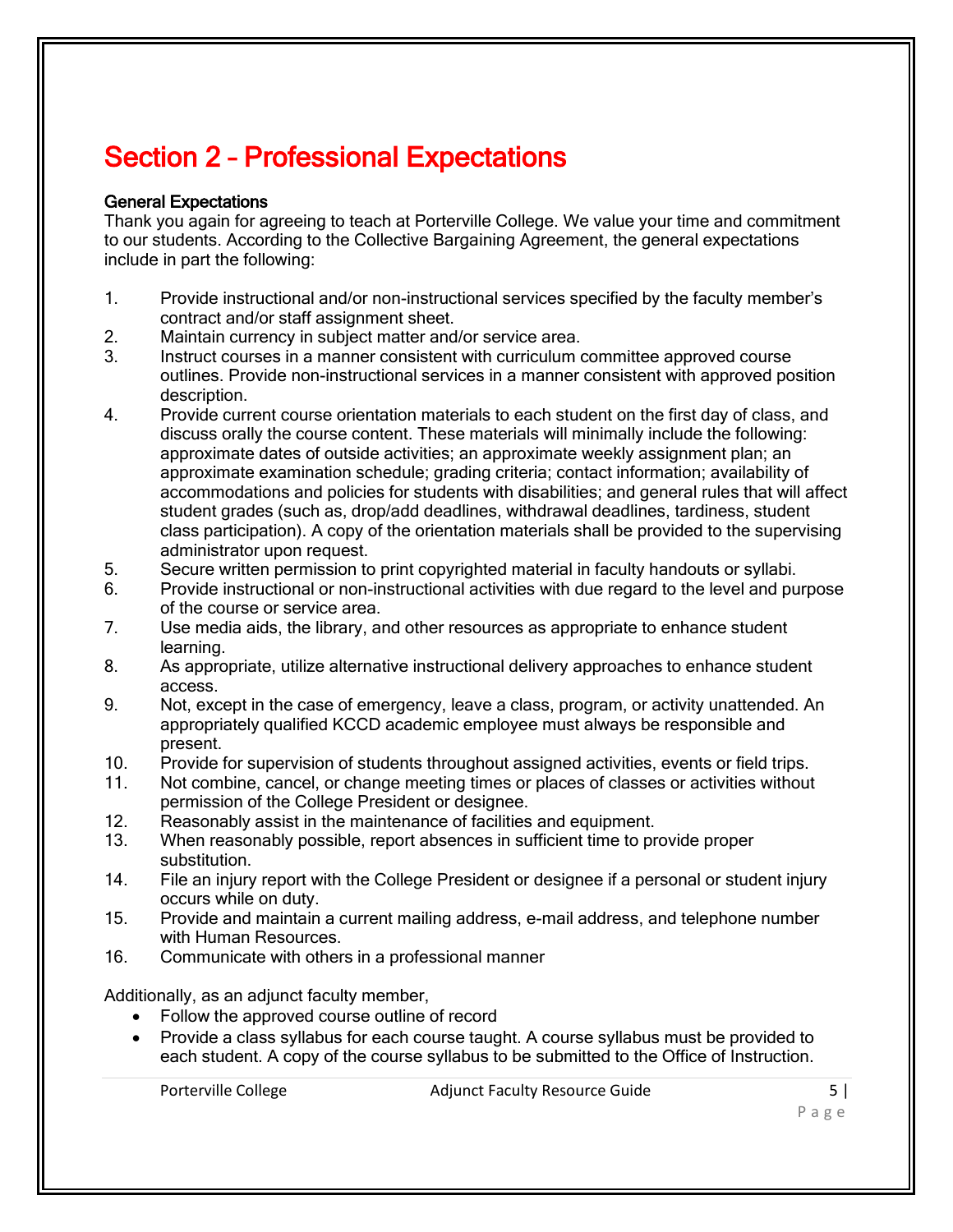- Review and assess the student learning outcomes (SLO) for the courses taught
- Maintain current roster of classes taught
- Abide by deadlines and procedures necessary for attendance, drops, grade submission For further details about current faculty agreement, check the link

<https://www.kccd.edu/human-resources/employee-contracts>

# Academic Freedom

As noted in the Collective Bargaining Agreement,

- 1. Education in a democracy depends upon earnest and unceasing pursuit of truth and upon free and unrestricted communication of truth.
- 2. Faculty members shall be free to exercise academic freedom, including freedom of investigation, freedom of discussion in the classroom, freedom to select texts and other instructional materials, freedom of assignment of instructional exercises, and freedom of evaluation of student efforts.
- 3. Faculty members acknowledge that in the exercise of academic freedom they have a responsibility to be accurate and comprehensive in making reports, to be fair-minded in making interpretations and judgments, to respect the freedoms of other persons, to exclude irrelevant matters from classroom discussions and instructional exercises, and to make appropriate distinctions between statements of fact made as faculty subject matter specialists and opinions made as private citizens.
- 4. The District recognizes the fundamental right of the faculty member to be free from any censorship or restraint which might interfere with the faculty member's obligation to pursue truth and maintain his/her intellectual integrity in the performance of his/her teaching functions.

For further details about current faculty agreement, check the link <https://www.kccd.edu/human-resources/employee-contracts>

# Student Learning Outcomes (SLO)

It is the responsibility of each adjunct faculty member to ensure that any course they teach conforms to the approved curriculum for that course. The chair of your division will provide a copy of the approved elements for each course. These elements will include course content outline, course goals, Student Learning Outcomes (SLO's), specific requirements, and other requirements for testing and evaluation (if applicable). The remainder of the course elements is to be determined at the discretion of the faculty member.

A copy of the approved course outline can also be obtained from the division chair or dean.

# **Syllabus**

The course syllabus constitutes a contract between the student and the faculty member. As such, the faculty member should be careful to be both clear and specific as to what is expected of the student in the course and of what the student may expect from the faculty member. In this manner the syllabus will determine the rights and duties of both the student and the faculty member. The syllabus must minimally include the following elements:

- i. Name of instructor/Contact information (email address)
- ii. Course objectives/Student learning outcomes
- iii. Course content outline
- iv. Weekly schedule of assignments

Porterville College The Adjunct Faculty Resource Guide 6 | College 6 | College 6 | College 6 | College 6 | College 6 | College 6 | College 6 | College 6 | College 6 | College 6 | College 6 | College 6 | College 6 | College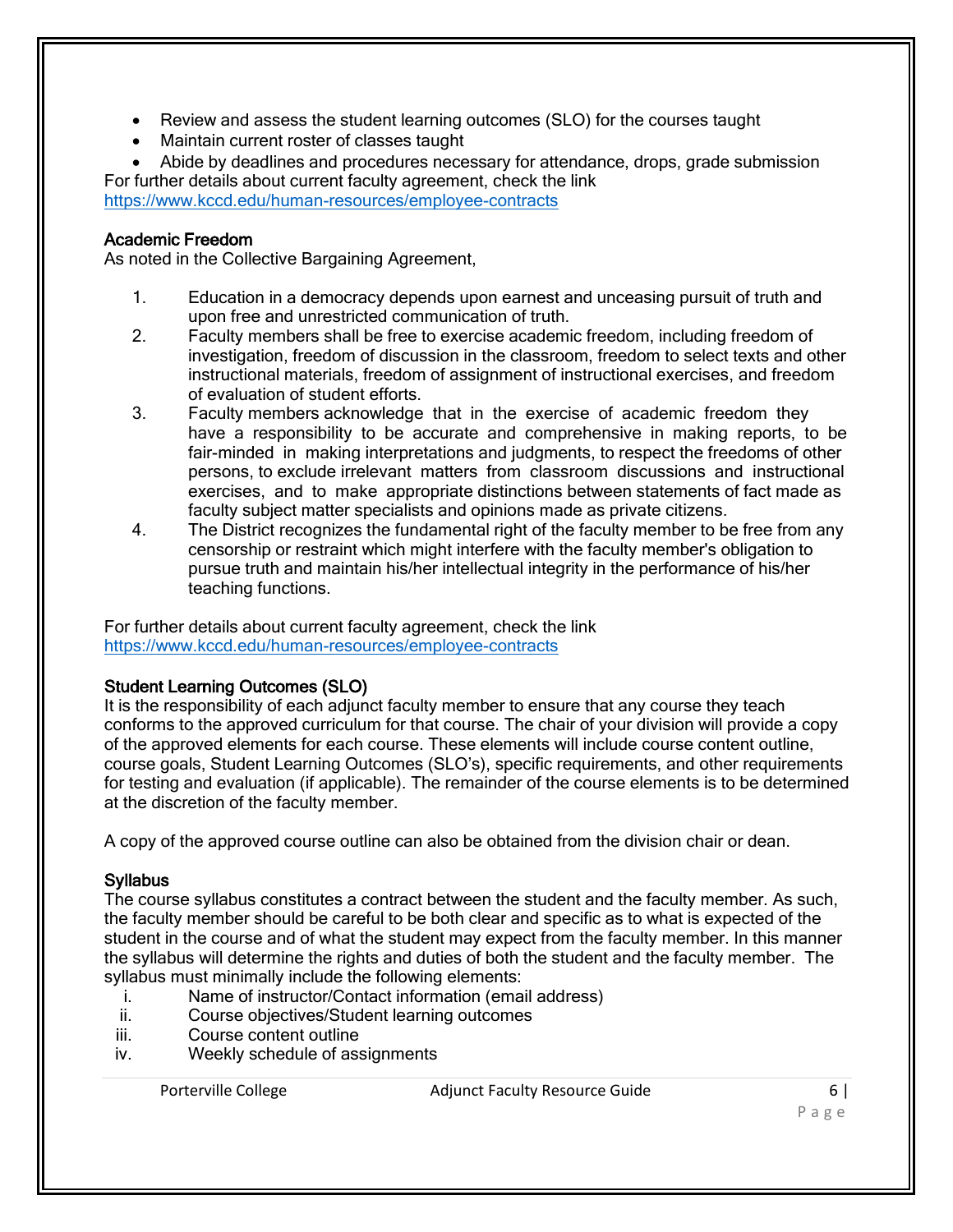- v. Required textbook
- vi. Performance evaluation methods
- vii. Course grading
- viii. Attendance policy
- ix. Services/Accommodations available for students with disabilities
- x. Key dates: drops, withdrawals, etc.

#### Syllabus Statement for Students with Disabilities

The following statement must be used in your syllabus:

If you have a disability that may require assistance or accommodation, or you have questions related to any accommodation for testing, note takers, readers, etc., please speak with the instructor as soon as possible. Students may also contact the Disability Resource Center (located in AC 115) and by calling (559) 791-2215 with questions about such services.

#### Course Enrollment

The maintenance of accurate records is the responsibility of each faculty member. This includes but is not limited to:

- taking roll,
- ensuring all students attending class are registered,
- updating class rosters prior to the census dates, and
- the timely posting of grades.

The Office of Admissions and Records provides information and dates/time frames to ensure accurate records prior to the start of each academic semester/year. It is critical that instructors understand and aware of such information. Keeping accurate records will keep the Porterville College in compliance with audit criteria and state funding requirements. Additionally, keeping accurate records helps the college to track and monitor the progress of our students.

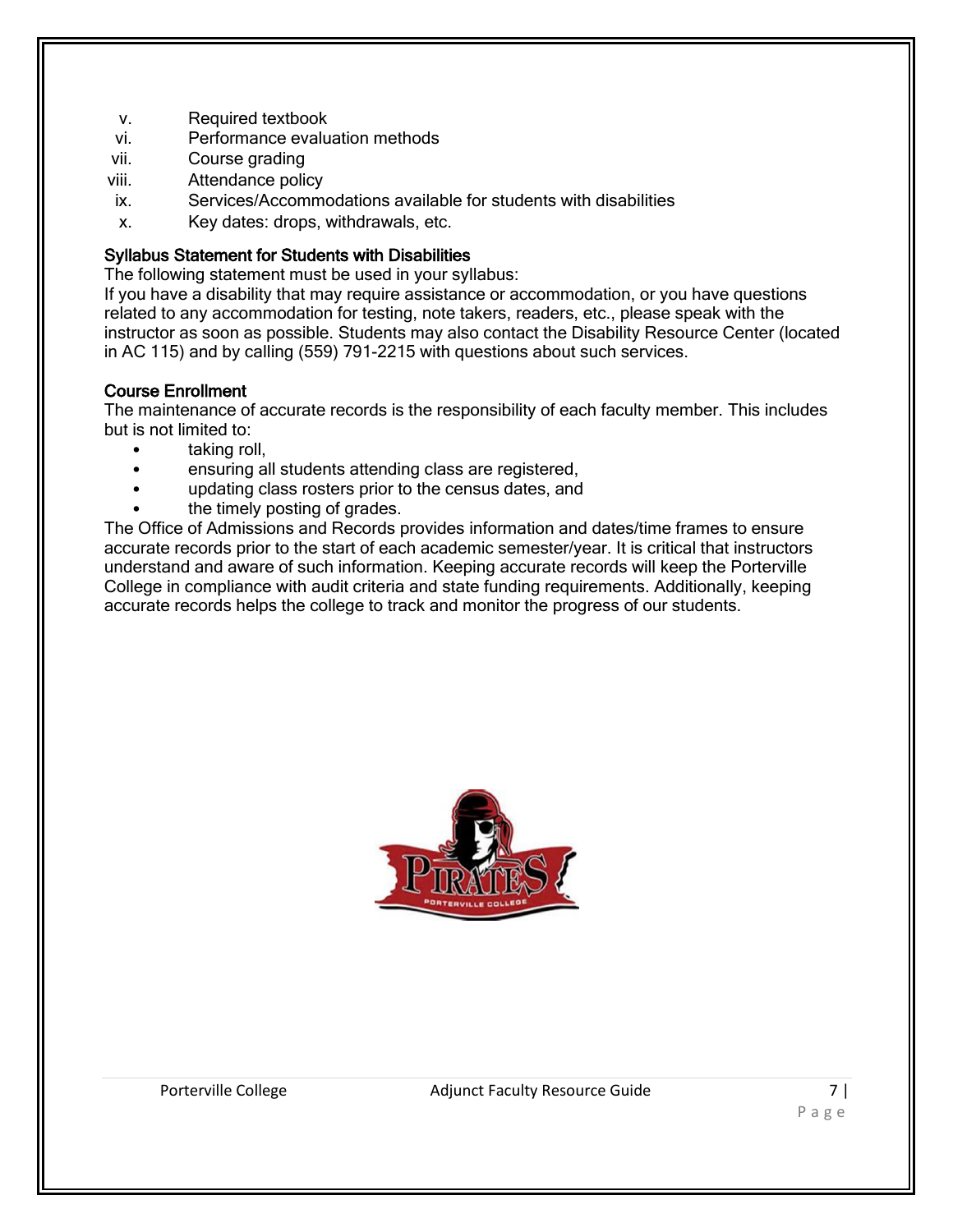# Class Roster/Roll Sheets

Faculty members should print the class roster the day of your first class meeting. The instructor may drop students who do not show up the first day of class. It is recommended that you drop students the same day the class meets to allow students to roll from the waitlist. It is recommended that you take roll every class meeting for the first few weeks. Drops and new Adds from the waitlist happen each evening when the system is updated. Because new students are added to your classes from the waitlist system, it is recommended that you re-print your roll sheets for each class period daily at least until census date.

Rolls can be accessed through Banner (BANWEB).

STEP 1: Go to the Porterville College website www.portervillecollege.edu

# STEP 2:

- $\triangleright$  From the Porterville College website [www.portervillecollege.edu](http://www.portervillecollege.edu/)
- $\triangleright$  Log in to InsidePC (you will need your PC email address and password in order to login)
- $\triangleright$  Click on the Faculty tab OR the Employee tab
- $\triangleright$  In the Banner Self-Service Channel (located top left box), click on Banner Self Service
- $\triangleright$  Next, click on faculty & advisors tab

# Banner self-service

- **[Personal Information](javascript:handleMenu()**
- **Exercity & Advisors** Click on the Faculty/Advisor Tab
- **[Advisor Services](javascript:handleMenu()**
- **[Employee](javascript:handleMenu()**
- **Exercise**

STEP 3: Click "term selection" then select the current term from the drop down button. Submit.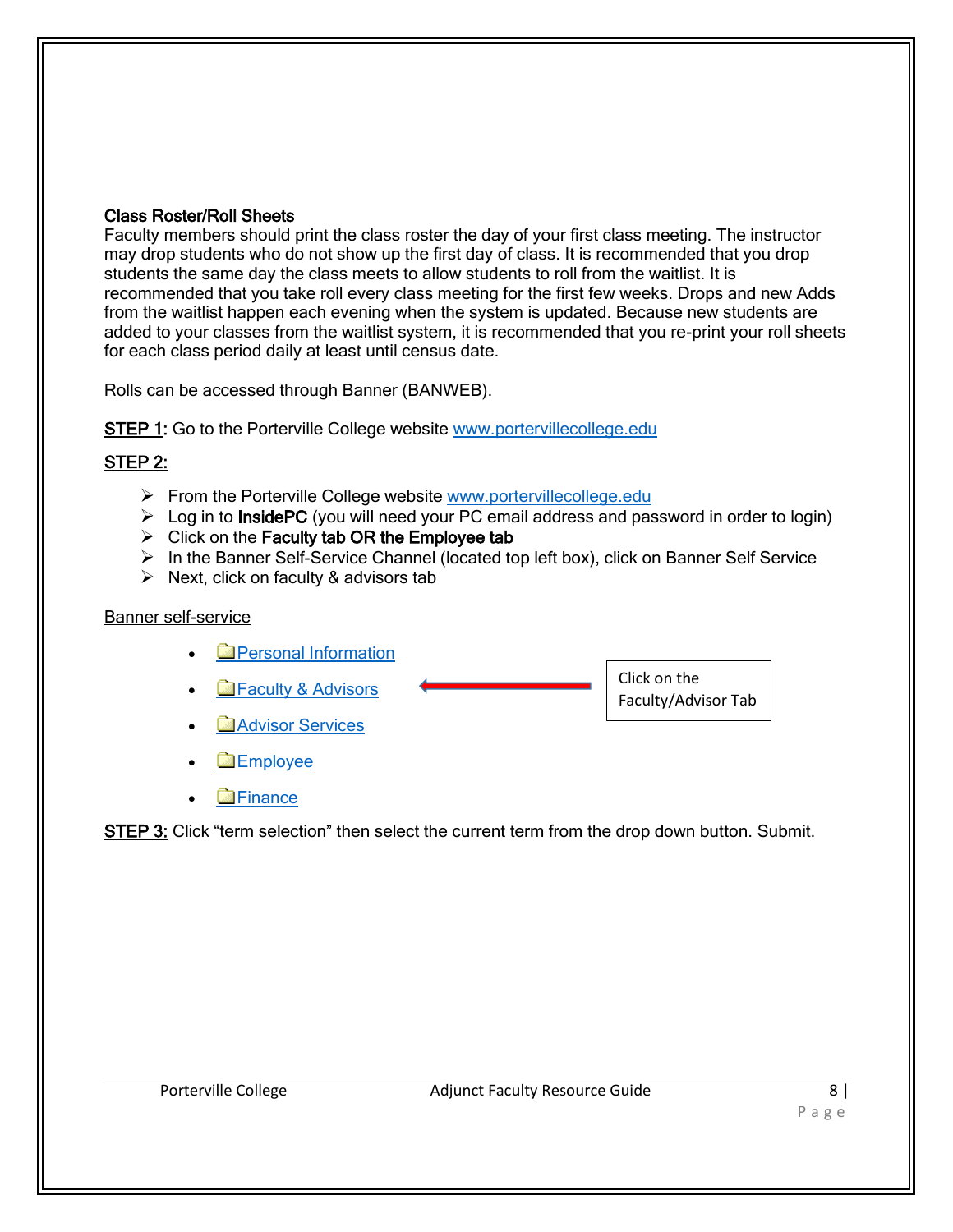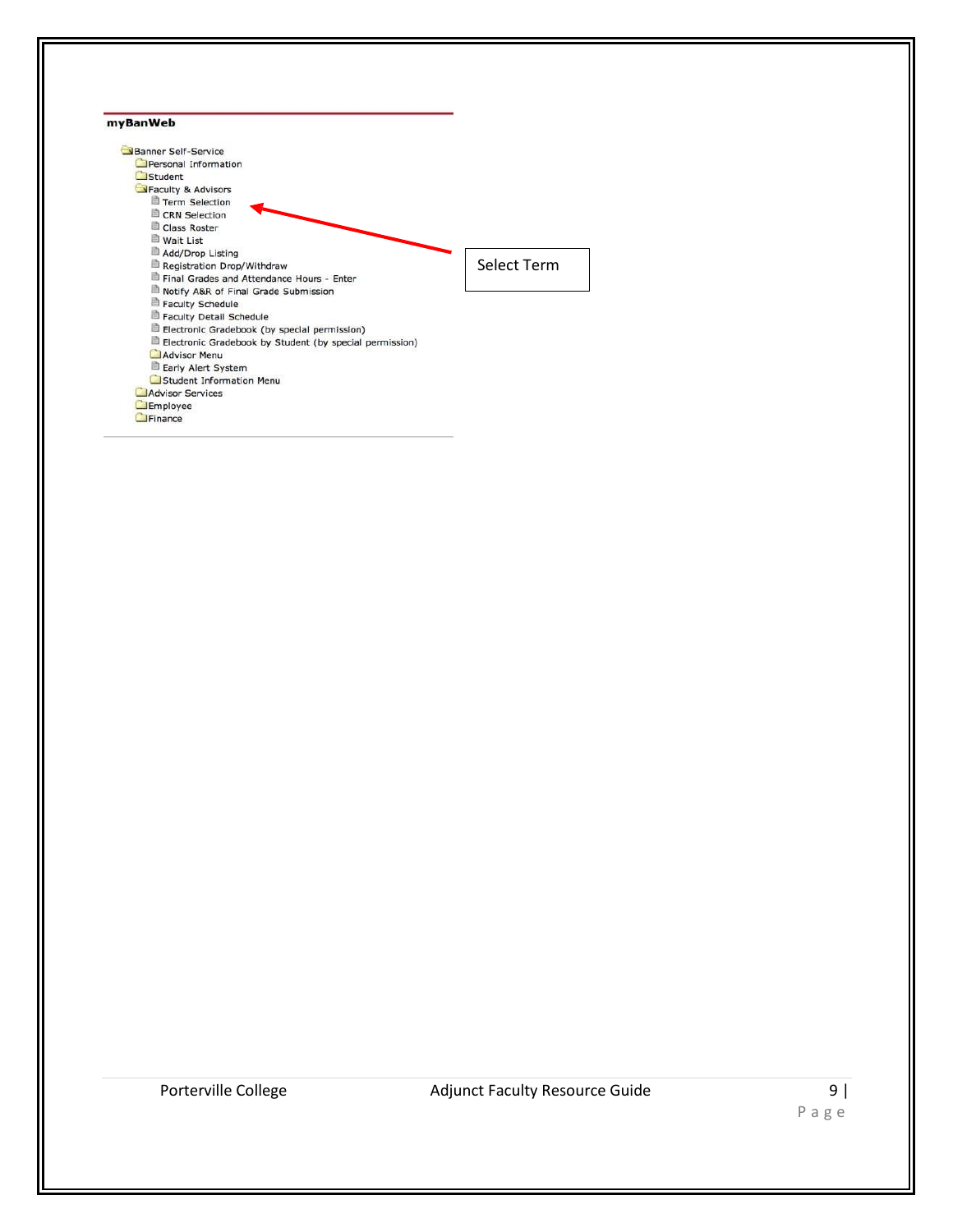STEP 4: Next, choose/select the CRN from the drop down menu and submit.

| <b>Select CRN</b> |                                                                                                                                                 |                                              |
|-------------------|-------------------------------------------------------------------------------------------------------------------------------------------------|----------------------------------------------|
| <b>CRN:</b>       | Select the Course Reference Number you want to process and press the Submit button.<br>NURS B100 01: Strategies/Success/Nrsng Prg, 31609 (60) + |                                              |
| Submit            |                                                                                                                                                 | [ Select Another Term   Enter CRN Directly ] |

**STEP 5:** Next in this screen, instructors have many options.

| <b>Faculty Services</b>                                                                                   |
|-----------------------------------------------------------------------------------------------------------|
| <b>Term Selection</b>                                                                                     |
| <b>CRN Selection</b>                                                                                      |
| <b>Class Roster</b>                                                                                       |
| <b>Wait List</b>                                                                                          |
| Add/Drop Listing                                                                                          |
| Registration Drop/Withdraw                                                                                |
| Final Grades and Attendance Hours - Enter                                                                 |
| <b>Faculty Schedule</b>                                                                                   |
| <b>Faculty Detail Schedule</b>                                                                            |
| Electronic Gradebook (by special permission)                                                              |
| Electronic Gradebook by Student (by special permission)                                                   |
| <b>Advisor Menu</b><br>View a student's transcript: View a student's grades: Display your security setup. |
| 7 Student Information Menu                                                                                |
| <b>RELEASE: 8.7</b>                                                                                       |

 $\triangleright$  In this section, instructors can complete several activities, for example:

- Add/drop/withdraw options
- Post grades
- View/print class rosters
	- To access and print the class roster Click on "Class Roster". The following screen will appear.

Personal Information Student Faculty Services Advisor Services Employee Finance



At this point you can either print the "print-friendly roll sheet" OR you can download the roster to an excel spreadsheet. Both options are at the top of the page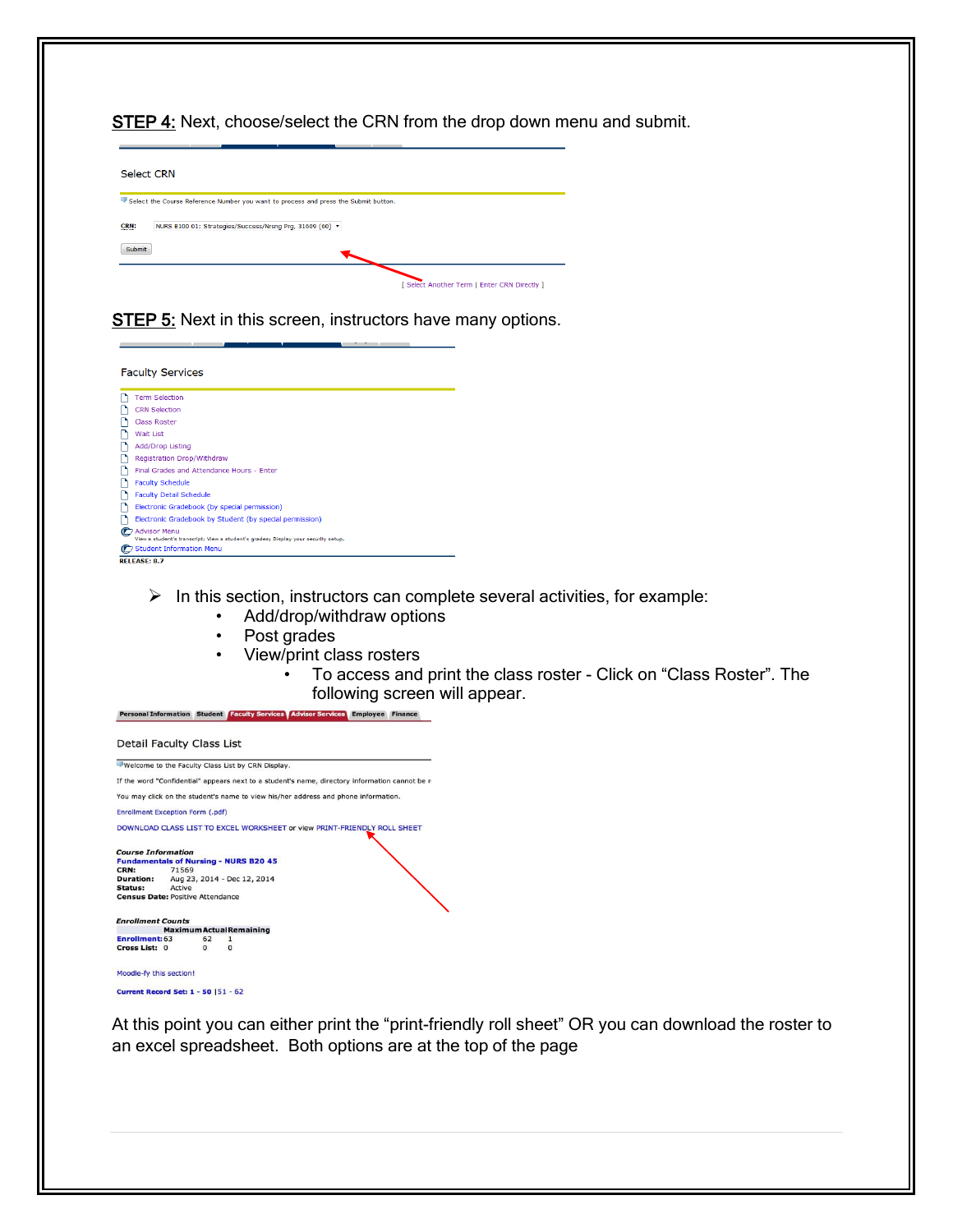# Class Cancellation

Once the semester class is underway, there may be times when the faculty member will need to cancel a class meeting (illness, car accident, etc.). The CCA Bargaining Agreement: Professional Expectations states that the faculty member shall not combine, cancel or change meeting times or places of classes or activities without the permission of the College President or designee.

- 1. Notify the applicable division chair
- 2. Use one or both of the following procedures for reporting absences and assurance your class (es) will be posted:
	- a. By Email PC CCAR pc\_ccar@listserv.portervillecollege.edu (Class Cancellation/Absence Reporting)
	- b. By Phone Information Desk at 559-791-2200 If no answer, leave voice mail message and for back-up call to the Office of Instruction (Pam Childress) 559-791-2320 OR (Miranda Warren) 559-791-2333

# Record Keeping

Census Dates: Are the documented calendar times for determining the actual enrolled student population for the college. It is the census date enrollment numbers which are used by the State to determine college funding. Therefore, the State Education Code requires that accurate records be maintained. Census dates are listed on your class roster. State regulations require instructors to drop all students who are not actively participating by 11pm on the day before Census date. It is important to keep accurate records and to be mindful of accurate enrollments at census date.

Dropping Students for Non-Attendance: Faculty members may drop students who do not show up for the first day of class. Instructors may drop a student from a course when absences number the equivalent of two weeks of class recorded from the first day of instruction. If particular circumstances warrant and can be justified academically, faculty members may drop students after less than two weeks of absences.

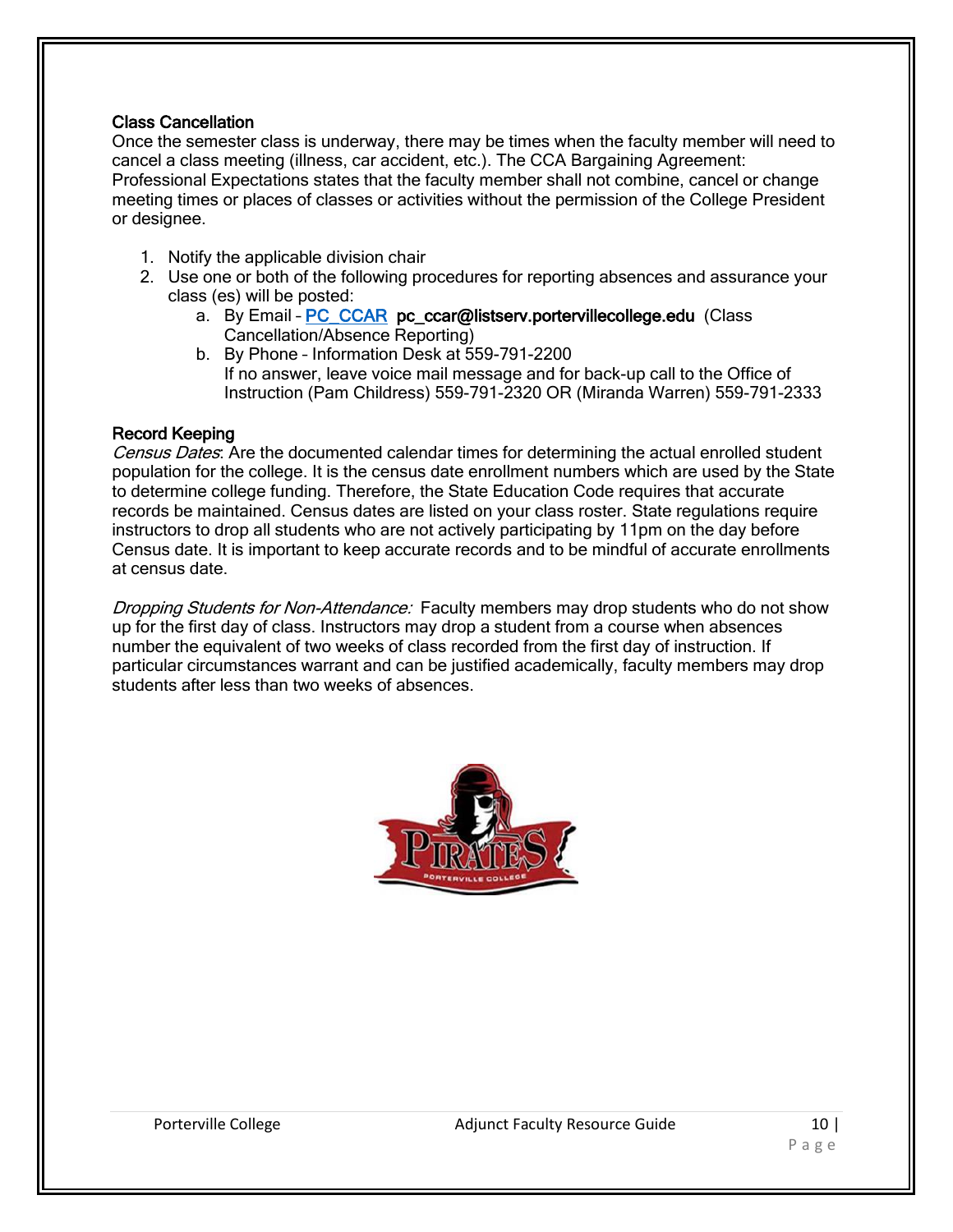# Grades

To enter final grades for a course, follow the Accessing BANWEB through InsidePC directions.

- A. From the faculty/advisor tab, the following options will appear. Select Final Grade and Attendance Hours – Enter
	- □ [Term Selection](https://portal.kccd.edu/render.UserLayoutRootNode.uP?uP_tparam=utf&utf=%2fcp%2fip%2flogin%3fsys%3dsctssb%26url%3dhttps://banweb.kccd.edu/prod/bwlkostm.P_FacSelTerm)
	- □ [CRN Selection](https://portal.kccd.edu/render.UserLayoutRootNode.uP?uP_tparam=utf&utf=%2fcp%2fip%2flogin%3fsys%3dsctssb%26url%3dhttps://banweb.kccd.edu/prod/bwlkocrn.P_FacCrnSel)
	- □ [Class Roster](https://portal.kccd.edu/render.UserLayoutRootNode.uP?uP_tparam=utf&utf=%2fcp%2fip%2flogin%3fsys%3dsctssb%26url%3dhttps://banweb.kccd.edu/prod/bwlkfcwl.P_FacClaList)
	- □ [Wait List](https://portal.kccd.edu/render.UserLayoutRootNode.uP?uP_tparam=utf&utf=%2fcp%2fip%2flogin%3fsys%3dsctssb%26url%3dhttps://banweb.kccd.edu/prod/bwlkfcwl.P_FacWaitList)
	- □ [Add/Drop Listing](https://portal.kccd.edu/render.UserLayoutRootNode.uP?uP_tparam=utf&utf=%2fcp%2fip%2flogin%3fsys%3dsctssb%26url%3dhttps://banweb.kccd.edu/prod/kwskfadl.P_FacAddDrop)
	- □ [Registration Drop/Withdraw](https://portal.kccd.edu/render.UserLayoutRootNode.uP?uP_tparam=utf&utf=%2fcp%2fip%2flogin%3fsys%3dsctssb%26url%3dhttps://banweb.kccd.edu/prod/kwskfdrp.P_FacSelectDrops)
	- □ [Final Grades and Attendance Hours Enter](https://portal.kccd.edu/render.UserLayoutRootNode.uP?uP_tparam=utf&utf=%2fcp%2fip%2flogin%3fsys%3dsctssb%26url%3dhttps://banweb.kccd.edu/prod/bwlkffgd.P_FacFinGrd)
	- □ [Faculty Schedule](https://portal.kccd.edu/render.UserLayoutRootNode.uP?uP_tparam=utf&utf=%2fcp%2fip%2flogin%3fsys%3dsctssb%26url%3dhttps://banweb.kccd.edu/prod/bwlkifac.P_FacDaySched)
	- □ [Faculty Detail Schedule](https://portal.kccd.edu/render.UserLayoutRootNode.uP?uP_tparam=utf&utf=%2fcp%2fip%2flogin%3fsys%3dsctssb%26url%3dhttps://banweb.kccd.edu/prod/bwlkifac.P_FacSched)
	- $\Box$  [Electronic Gradebook \(by special permission\)](https://portal.kccd.edu/render.UserLayoutRootNode.uP?uP_tparam=utf&utf=%2fcp%2fip%2flogin%3fsys%3dsctssb%26url%3dhttps://banweb.kccd.edu/prod/bwlkegrb.P_FacGradeComponents)
	- $\Box$  [Electronic Gradebook by Student \(by special permission\)](https://portal.kccd.edu/render.UserLayoutRootNode.uP?uP_tparam=utf&utf=%2fcp%2fip%2flogin%3fsys%3dsctssb%26url%3dhttps://banweb.kccd.edu/prod/bwlkegrb.P_FacIDDispShrmrks)
- B. Next, select the term. The following message should appear:

Information Select the Term for processing then press the Submit button.

I understand I have access to student records that contain individually identifiable information, the disclosure of which is prohibited by the Family Educational Rights and Privacy Act (FERPA). I understand that the disclosure of this information to any unauthorized person could subject me to criminal and civil penalties imposed by law and could be cause for disciplinary action including termination of my employment. I understand that by using Faculty Services I accept full responsibility for complying with the FERPA regulations.

Select a Term: (Down arrow selection of terms) Click the applicable one for the semester/term for the grades you are about to enter

- C. On the next tab will be the CRN, select the applicable course based on the CRN for the class you will be entering the grades
- D. Next, Final Grades Worksheet In this section,
	- instructors will enter the grades for each student in the class: There should be a down arrow with option of grades to be entered for each student.
	- If the student has stopped attending, the instructor will need to enter the last contact date with the student for students that a W.
	- Once completed, click the submit button.
	- Print out a copy of the grade sheet, sign, and submit to the Admissions & Records Office.

For further questions or assistance, contact

Veronica Cruz at 559-791-2228 [veronica.cruz@portervillecollege.edu,](mailto:veronica.cruz@portervillecollege.edu) or Janice Halopoff, 559-791-2269 [jhalopof@portervillecollege.edu](mailto:jhalopof@portervillecollege.edu)

Grades are due 3 business days after the last class meeting.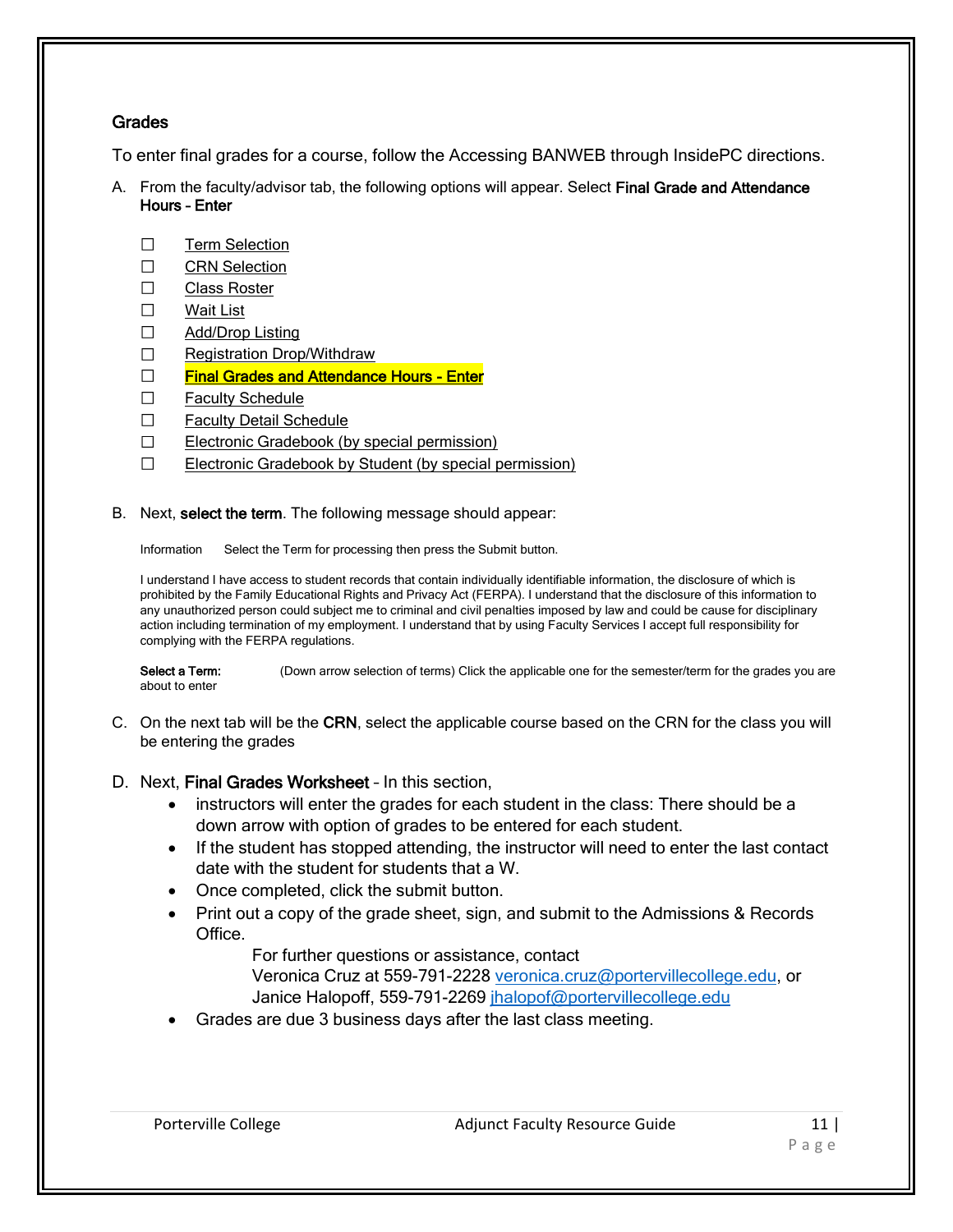# Positive Attendance Hours

Courses requiring documentation of positive attendance hours are labeled on the BanWeb final grade-reporting site. On the right side of the page on which you have entered course grades, there is a column for positive attendance hours. Determine the number of hours required for your course. This is listed in the college catalog with the course description. Subtract the number of hours the student has missed from the total hours for the course. This is the positive attendance hours to be entered.

#### For example

If the course has a total of 54 hours and meets 1.5 hours twice a week. If the student is absent two times (3 hours) then 54 hrs-3hrs=51hrs. Enter 51 for the positive attendance hours.

# Assigning a "W" Grade

A grade of "W" is assigned to students who drop after the initial drop date, but no later than the 60% date of the course. These dates are listed on your course roster. These "W" grades will be seen on the final grade roster; it is not a grade the faculty member literally enters on the form.

# Assigning an "I" Grade

An "I" (Incomplete) grade may be assigned to students who have completed 75% of the course work and the instructor is willing to give additional time (up to 2 semesters) for the student to complete all necessary assignments for the class. Prior to assigning an "I" grade the instructor must notify the student. Incomplete grades are to be used for compelling reasons only (accident en route to final, etc.) and the student should not be failing at the time the incomplete is granted. At the time an "I" grade is entered the instructor will be required to enter the grade to be issued if the missing work is not completed and the date by which the work must be made up. Although college policy allows an instructor to give the student until the end of the term, one year later, to complete the work, most instructors find it advisable to allow a shorter time period. When all outstanding work has been completed, the instructor will then submit a completed Grade Change Report Form to Admissions & Records Office.

#### Attendance Records

It is the responsibility of each faculty member to maintain accurate attendance and grading records for each class. When a faculty member submits grades, he/she is attesting to the accuracy of the class roster. Attendance records are legally required for each course. The final documentation for grades and attendance are to be taken to Admissions & Records at the end of each semester. (Suggestion: keep your records for one year).

# Class Breaks

California Education code permits a ten-minute break for each whole clock hour of instruction. Break periods must occur within the instructional hour and they may not be accumulated and taken as a block at the end of the class session. Holding to the scheduled class hours is the professional expectation of all faculty members.

# Guest Speakers

Porterville College recognizes that discussion of public issues on the campus plays a significant role in promoting the education of its students and in preparing them for intelligent participation in society. Guest speakers are at the discretion of the instructor but must have prior approval from the applicable Dean.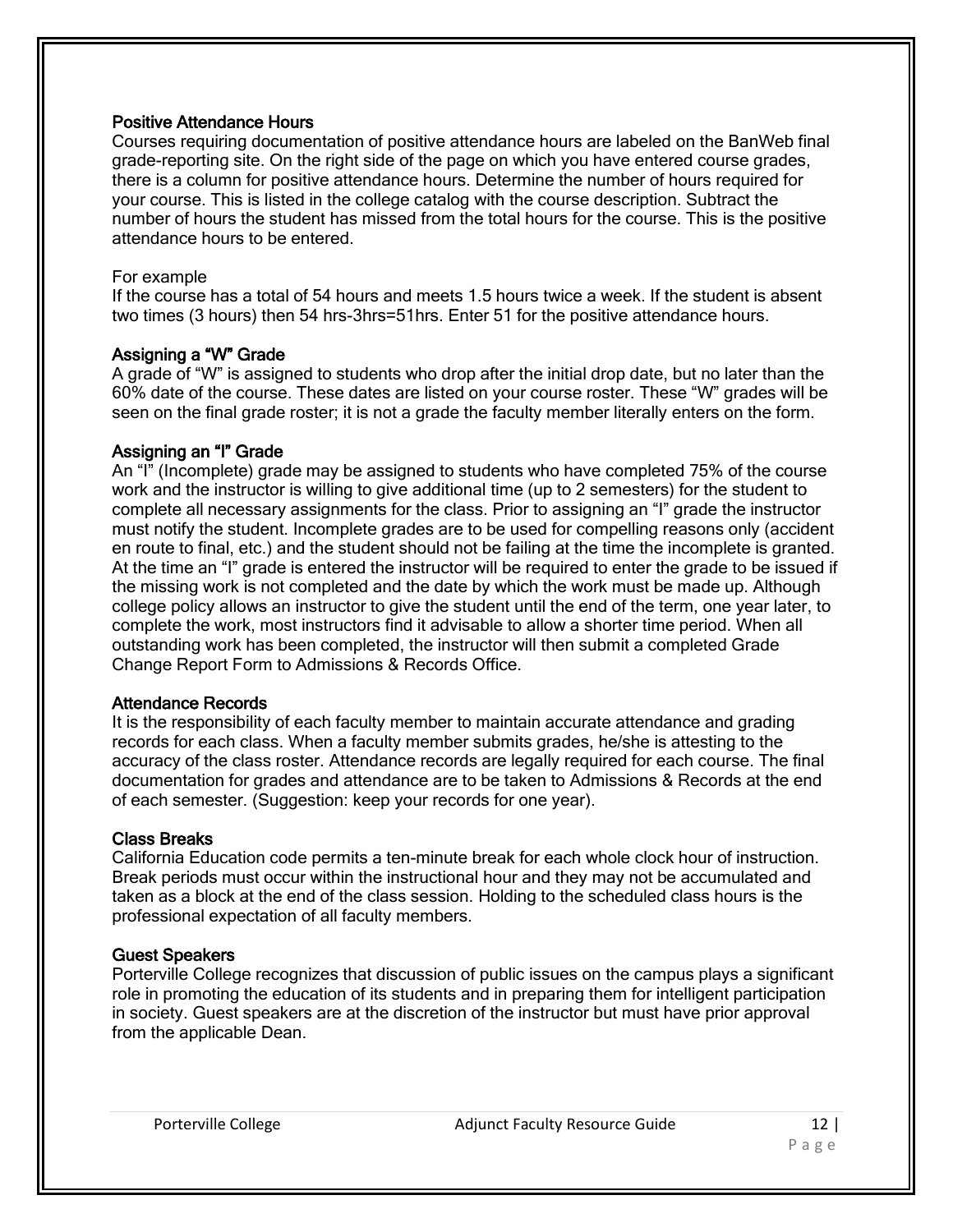Guest speakers do not remove the instructor's responsibility for managing the class; the instructor must be present during the class time and ensure that the appropriate classroom environment is maintained.

# Absences

An Adjunct Faculty Academic Extra-Pay Absence Report is to be submitted for each absence from an extra pay class upon return to duty. This needs to be completed and submitted to the applicable division chair (and then to appropriate dean) upon return.

Accessing the Form can be done through InsidePC as listed above, click on Absence Report (adjunct).

# Final Exam Schedule

The final exam schedule is also located on the Porterville College website under the Important Dates Tab [https://www.portervillecollege.edu/important-dates.](https://www.portervillecollege.edu/important-dates)

Any changes to the final exam time must be approved prior to the week of finals. Contact your division chair and dean.

# **Textbooks**

Unless the division requires a specific textbook, the selection of course materials is at the discretion of the faculty member. Should the faculty member desire to use another textbook aside from what is currently used, the faculty member should discuss with the applicable division chair. Field representatives for textbook publishing companies may be a resource in obtaining review copies of textbooks which you may wish to consider for adoption in future courses.

Instructors needing a desk copy will need to order a desk copy from the publisher. Please check with your division chair prior to ordering a desk copy.

# Additional Resources

Library Services: The Porterville College Library provides access to information in a variety of ways and formats. Using the Library webpage, students are given access to the Library catalog and several periodical databases as well as guidance to useful Internet sites. To access these services from an off campus site use your employee ID number. More information is available on the Library website, which can be accessed from the PC Homepage,

Computer Commons; In the Learning Resource Center (LRC) is the Computer Commons. This area houses numerous computers that provide students and faculty with Internet access as well as word processing capability.

Photocopying/Printing Services: The Porterville College Graphic Center can make copies/printing of materials as needed for your classes.

- Complete the Graphics Center Duplication Request Form [https://www.portervillecollege.edu/sites/portervillecollege.edu/files/Duplication-](https://www.portervillecollege.edu/sites/portervillecollege.edu/files/Duplication-Request.pdf)[Request.pdf](https://www.portervillecollege.edu/sites/portervillecollege.edu/files/Duplication-Request.pdf)
- **Email the completed form to [dolores.meurer@portervillecollege.edu](mailto:dolores.meurer@portervillecollege.edu)**

Instructional Supplies: Requests for instructional supplies should be directed to your Department Chair and Dean.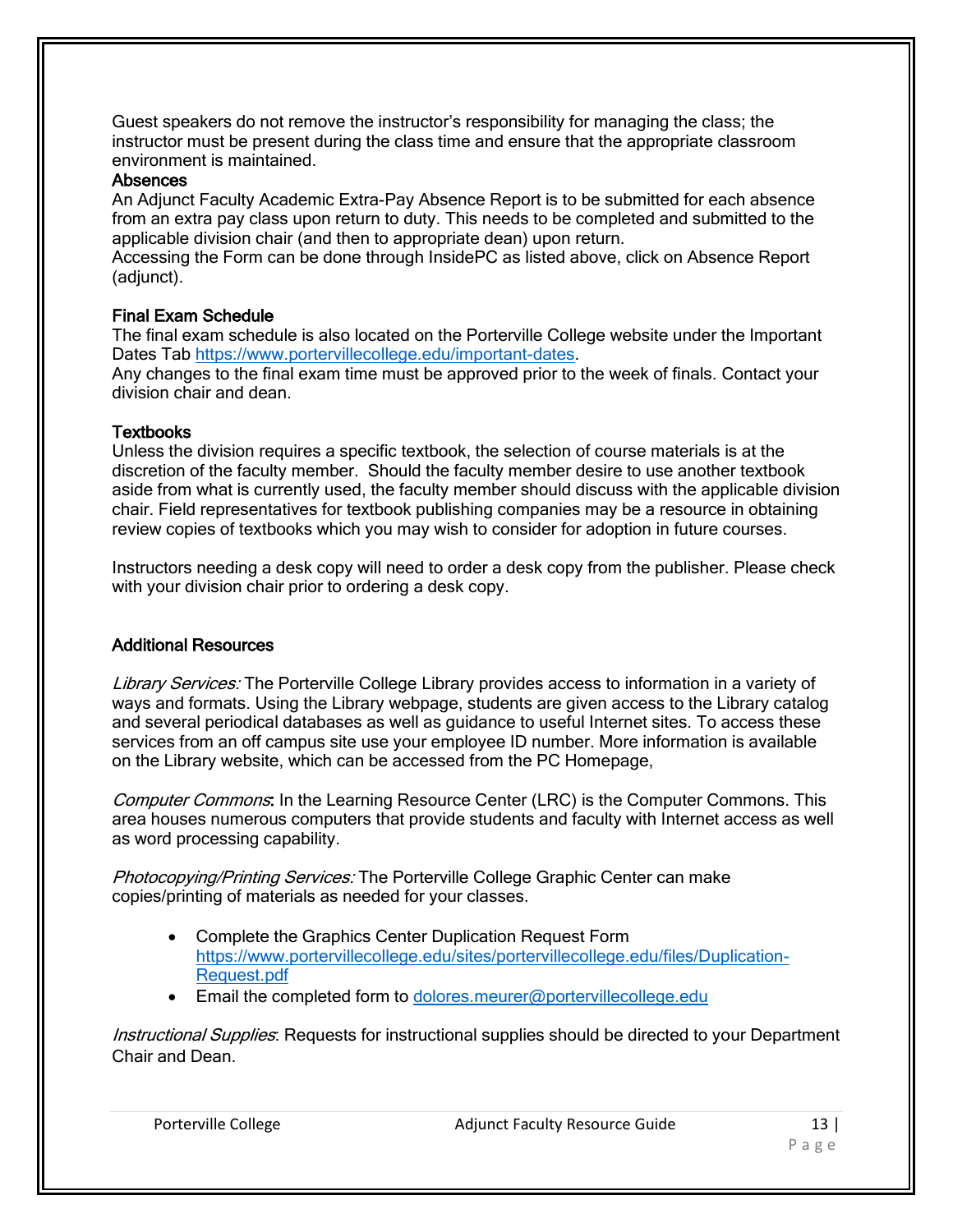# Section 3 – Student Resources

Counseling: Students needing academic, career, or personal counseling should meet with a counselor. Appointments can be made with a counselor/advisor at 559-791-3663/2329. Location: AC-126 Visit <https://www.portervillecollege.edu/node/4362>

Job Entrepreneur Career (JEC) Center: For assistance regarding job search, job placement, internship, resume, etc. Resources about business start-ups. Contact 559-791-2216. Location: CT 1309 Visit<https://www.portervillecollege.edu/node/248>

Disability Resource Center (DRC): The DRC is to ensure access to the college and its programs and to provide accommodations and support services for students with disabilities. The program provides services for students with disabilities. The program provides accommodations and support services to meet students' disability-related academic needs. Services will be based on the level of disability and the academic needs of each student. Students can make alternate media requests through the Disability Resource Center. Contact: 559-791- 2215 Location: AC 115. Visit<https://www.portervillecollege.edu/node/217>

Learning Resource Center: Students may receive additional support services such as tutoring through the Learning Resource Center. Contact: 559-791-2227 Location: LRC Building Visit<https://www.portervillecollege.edu/learning-center/learning-center>

- Tutorial Services: Free tutoring services are available to PC students who feel a need for assistance. Appointment with tutors are made in the Learning Center.
- Lab Faculty: We have Language Arts and Math/Science instructors in the Learning Center who are available for drop-in assistance.

# Student Veterans Center

Student veterans can access services through this center. Such services include: veteran's priority registration for veterans, counseling, study room with computers, lounge for camaraderie, referral, plus other support assistance. Location: AC 116 Contact: 559-791-2222 [pcvetcenter@portervillecollege.edu.](mailto:pcvetcenter@portervillecollege.edu) Visit<https://www.portervillecollege.edu/node/216>

# Transfer Center

The Transfer Center is available to assist students in making their transition to a four-year college or university a successful one. Here you will find resources and services that will assist you in researching public and private universities. Contact: 559-791-2329 Location: AC 121 Visit<https://www.portervillecollege.edu/student-services/transfer-services>

# Wellness Center

The Wellness Center, provides health services to currently enrolled full- and part-time students. The purpose of the Wellness Center is to further the equality of educational opportunity and success for all Porterville College students by providing access to health services which promote the physical, emotional and social well-being of students. The Wellness Center maintains high quality health care services by establishing procedures treatments, activities and referral systems designed to meet student needs

Contact: 559-791-2212 [mbrownfi@portervillecollege.edu](mailto:mbrownfi@portervillecollege.edu) Location:Wellness Center Visit<https://www.portervillecollege.edu/student-services/wellness-center>

Porterville College The Adjunct Faculty Resource Guide 14 | 14 |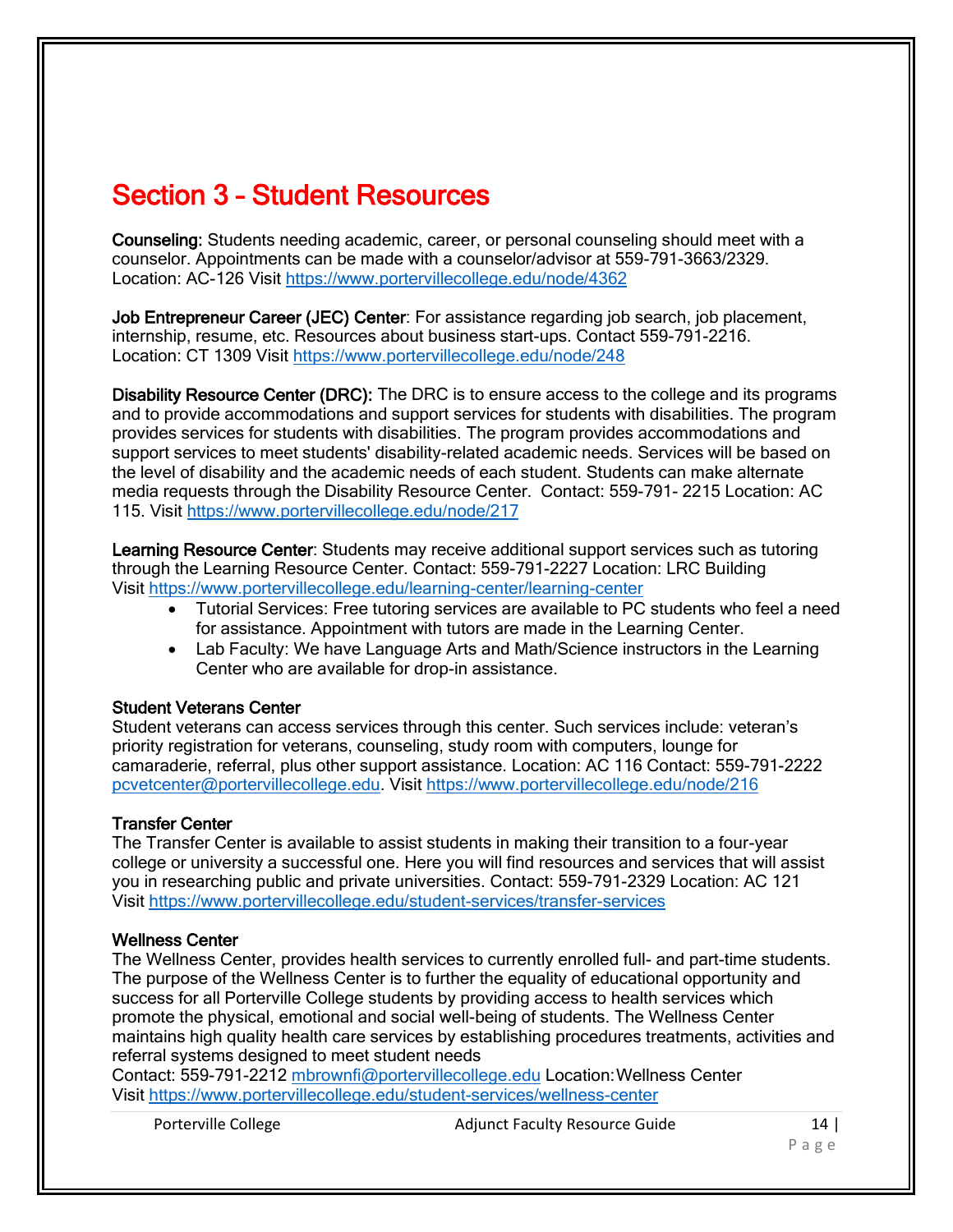For more information about student services and all available resources, visit the student services page on the Porterville College website.

<https://www.portervillecollege.edu/node/234>

# Section 4 – Personnel

# **Adiunct Faculty Evaluation**

Adjunct faculty are to be evaluated by the division chair or their designee.

- First semester adjunct faculty members will be evaluated during their first semester assigned at a college (designated as ADJ-1). Upon completion of the first evaluation, the adjunct faculty member will be designated as ADJ-3.
- A "satisfactory" evaluation rating after the second evaluation or any future evaluations results in placement on an ongoing three year evaluation cycle.
- A "needs improvement" evaluation rating on any evaluation results in another evaluation the following semester.

Refer to the CCA Bargaining Agreement: Evaluation of Adjunct Faculty for more information regarding all aspects of the evaluation process.

<https://www.kccd.edu/human-resources/employee-contracts>

# **Compensation**

Adjunct faculty shall be compensated on a lecture hour equivalent basis in accordance to Article Eleven Appendix I. Refer to the CCA Bargaining Agreement: Compensation and Benefits for detailed information regarding salary progression.

<https://www.kccd.edu/human-resources/employee-contracts>

Adjunct faculty will provide one half hour of student contact for each class taught. Student contact time can be met through a variety of ways such as providing supervision in an open lab, hosting office hours, using online meeting software like CCC Confer, or meeting with students face to face on campus.

Payroll is computed based on load; if there are any class cancellations or absences, these must be submitted to payroll and will be deducted from the monthly payment. Adjunct faculty are paid on the 15th of the month beginning in September for the Fall term and in February for the Spring term. Adjunct faculty can teach to a maximum of 67% of a full-time faculty load.

# Safety and Security

Porterville College is an open campus filled with people who care about each other. Because of its open accessibility, all students, faculty and staff are encouraged to exercise a sense of personal responsibility for their own safety and well-being, and the safety and well-being of others. While crime can happen anywhere, when we act as a community that knows and cares about the safety of others, ourselves and our property, we lessen the likelihood of being victimized, and we showcase our Pirate Pride.

Porterville College has security officers that have previous law enforcement experience and receive specialized training in campus police and safety operations. Also, the campus uses cadet student interns enrolled in criminology classes to aid in parking enforcement and security. The college receives additional support from the Porterville Police Department and other

Porterville College The Adjunct Faculty Resource Guide 15 | 15 |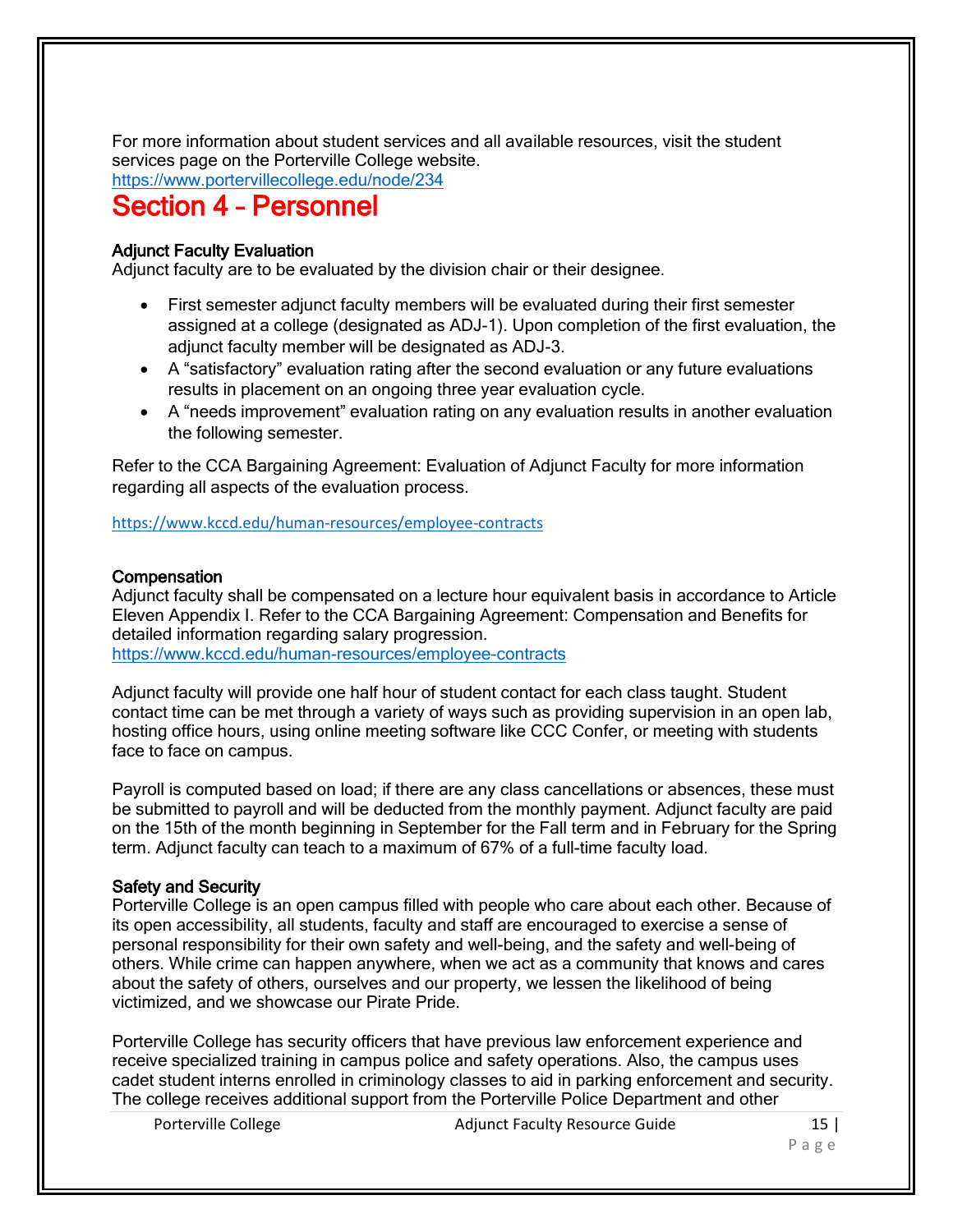agencies. For more information on campus safety, reporting an incident, and resource providers please view the respective links from this page. You can also follow campus safety & security on Porterville College's social media. Contact: Security Office at 559-791-2440 Visit<https://www.portervillecollege.edu/about-pc/safety-security>

#### ID @ number

Your identification number is sometimes referred to as your user id or the @ number. It begins with the @ symbol followed by eight (8) numbers. It is found below your name on your staff assignment sheet. It should be used in place of your social security number (SSN) on any KCCD document.

# Accessing e-mail from off campus

You can access your email through the exchange network or through your InsidePC page

#### Parking permit

At Porterville College, faculty members do not have to pay for a parking permit. To order a parking permit, go to [www.permitsales.net/PortervilleCollege](http://www.permitsales.net/PortervilleCollege) 

#### Campus Mail

Adjunct faculty shall check their mailboxes periodically throughout the semester. The mailboxes are located in the Graphics Center/Technology Building.

#### College Administration

Mr. Bill Henry, President Mr. Sam Aunai, Vice President of Instruction Ms. Primavera Arvizu Vice President of Student Services Dr. Arlitha Williams Harmon, Vice President Finance and Administrative Services Ms. Kailani Knutson, Dean of Instruction Mr. Jay Hargis, Dean of Instruction Ms. Kim Behrens, Associate Dean of Health Careers

# Division Chairs

Career & Technical Education, Mr. Tim Brown 559-791-2362 [tbrown@portervillecollege.edu](mailto:tbrown@portervillecollege.edu) Fine Arts, Mr. James Thompson, 559-791-2238 [jathomps@portervillecollege.edu](mailto:jathomps@portervillecollege.edu) Health Careers, Ms. Lupe Guillen, 559-791-2397 [lguillen@portervillecollege.edu](mailto:lguillen@portervillecollege.edu) Health/Physical Education, Ms. Vickie Dugan, 559-791-2294 [vdugan@portervillecollege.edu](mailto:vdugan@portervillecollege.edu) Language Arts, Dr. Ann Marie Wagstaff, 559-791-2296 [awagstaf@portervillecollege.edu](mailto:awagstaf@portervillecollege.edu) Natural Science, Dr. Joel Wiens, 559-791-2288 [jwiens@portervillecollege.edu](mailto:jwiens@portervillecollege.edu) Mathematics, Dr. Stewart Hathaway, 559-791-2261 [shathawa@portervillecollege.edu](mailto:shathawa@portervillecollege.edu) Social Science, Dr. Robert Simpkins, 559-791-2464 [robert.simpkins@portervillecollege.edu](mailto:robert.simpkins@portervillecollege.edu) Counseling, Ms. Maria Roman, 559-791-2230 [mroman@portervillecollege.edu](mailto:mroman@portervillecollege.edu)